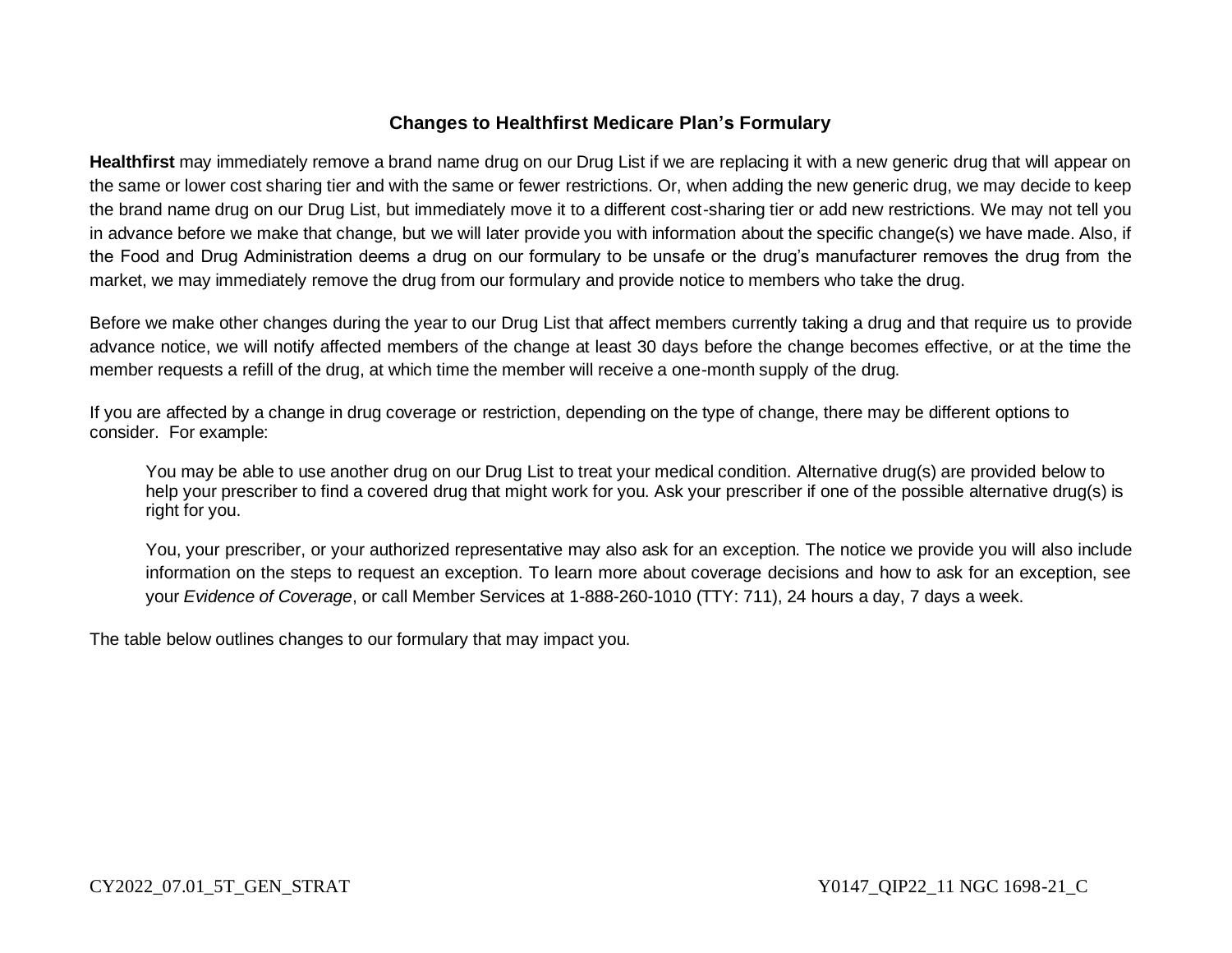| <b>Name of Affected Drug</b> | <b>Description of Change</b>    | <b>Reason for Change</b>                                     | Alternative Drug(s) *             | <b>Alternative</b><br>Drug(s)<br>Cost- | <b>Effective</b><br><b>Date</b> |
|------------------------------|---------------------------------|--------------------------------------------------------------|-----------------------------------|----------------------------------------|---------------------------------|
|                              |                                 |                                                              |                                   | <b>Sharing Tier</b>                    |                                 |
| AMINOSYN-PF INJ 7%           | Deletion Of Drug From Formulary | Medicare Will No Longer Cover                                | TROPHAMINE INJ 10%                | Tier 4                                 | 05/01/2022                      |
| <b>BEKYREE TAB</b>           | Deletion Of Drug From Formulary | Manufacturer Discontinuation                                 | KARIVA TAB 28 DAY                 | Tier 3                                 | 02/01/2022                      |
| <b>BYSTOLIC TAB</b>          | Deletion Of Drug From Formulary | Generic Available                                            | <b>NEBIVOLOL TAB</b>              | Tier 4                                 | 05/01/2022                      |
| <b>CHANTIX PAK 1MG</b>       | Deletion Of Drug From Formulary | Generic Available                                            | <b>VARENICLINE TAB 1MG</b>        | Tier 4                                 | 05/01/2022                      |
| <b>CHANTIX TAB</b>           | Deletion Of Drug From Formulary | Generic Available                                            | <b>VARENICLINE TAB</b>            | Tier 4                                 | 05/01/2022                      |
| CYCLAFEM TAB 1/35            | Deletion Of Drug From Formulary | Manufacturer Discontinuation                                 | NORTREL TAB 1/35                  | Tier 2                                 | 02/01/2022                      |
| CYCLAFEM TAB 7/7/7           | Deletion Of Drug From Formulary | Manufacturer Discontinuation                                 | NORTREL TAB 7/7/7                 | Tier 2                                 | 02/01/2022                      |
| <b>DEXILANT CAP DR</b>       | Deletion Of Drug From Formulary | Generic Available                                            | DEXLANSOPRAZOLE CAP DR            | Tier 4                                 | 08/01/2022                      |
| DUREZOL EMU 0.05%            | Deletion Of Drug From Formulary | Generic Available                                            | DIFLUPREDNATE EMU 0.05%           | Tier 3                                 | 05/01/2022                      |
| <b>FARYDAK CAP</b>           | Deletion Of Drug From Formulary | Manufacturer Discontinuation                                 | <b>XPOVIO PAK</b>                 | Tier 5                                 | 06/01/2022                      |
| FREAMINE HBC INJ 6.9%        | Deletion Of Drug From Formulary | Manufacturer Discontinuation                                 | FREAMINE III INJ 10%              | Tier 4                                 | 01/01/2022                      |
| <b>INTELENCE TAB 100MG</b>   | Deletion Of Drug From Formulary | Generic Available                                            | ETRAVIRINE TAB 100MG              | Tier 5                                 | 01/01/2022                      |
| <b>INTELENCE TAB 200MG</b>   | Deletion Of Drug From Formulary | Generic Available                                            | <b>ETRAVIRINE TAB 200MG</b>       | Tier 5                                 | 01/01/2022                      |
| <b>IVERMECTIN TAB 3MG</b>    | Prior Authorization Added**     | PA Added To Ensure Use Is For A Part<br>D Covered Indication | Consult Your Health Care Provider |                                        | 03/01/2022                      |
| KALETRA TAB 100-25MG         | Deletion Of Drug From Formulary | Generic Available                                            | LOPINAVIR-RITONAVIR TAB 100-25 MG | Tier 4                                 | 01/01/2022                      |
| KALETRA TAB 200-50MG         | Deletion Of Drug From Formulary | Generic Available                                            | LOPINAVIR-RITONAVIR TAB 200-50 MG | Tier 5                                 | 01/01/2022                      |